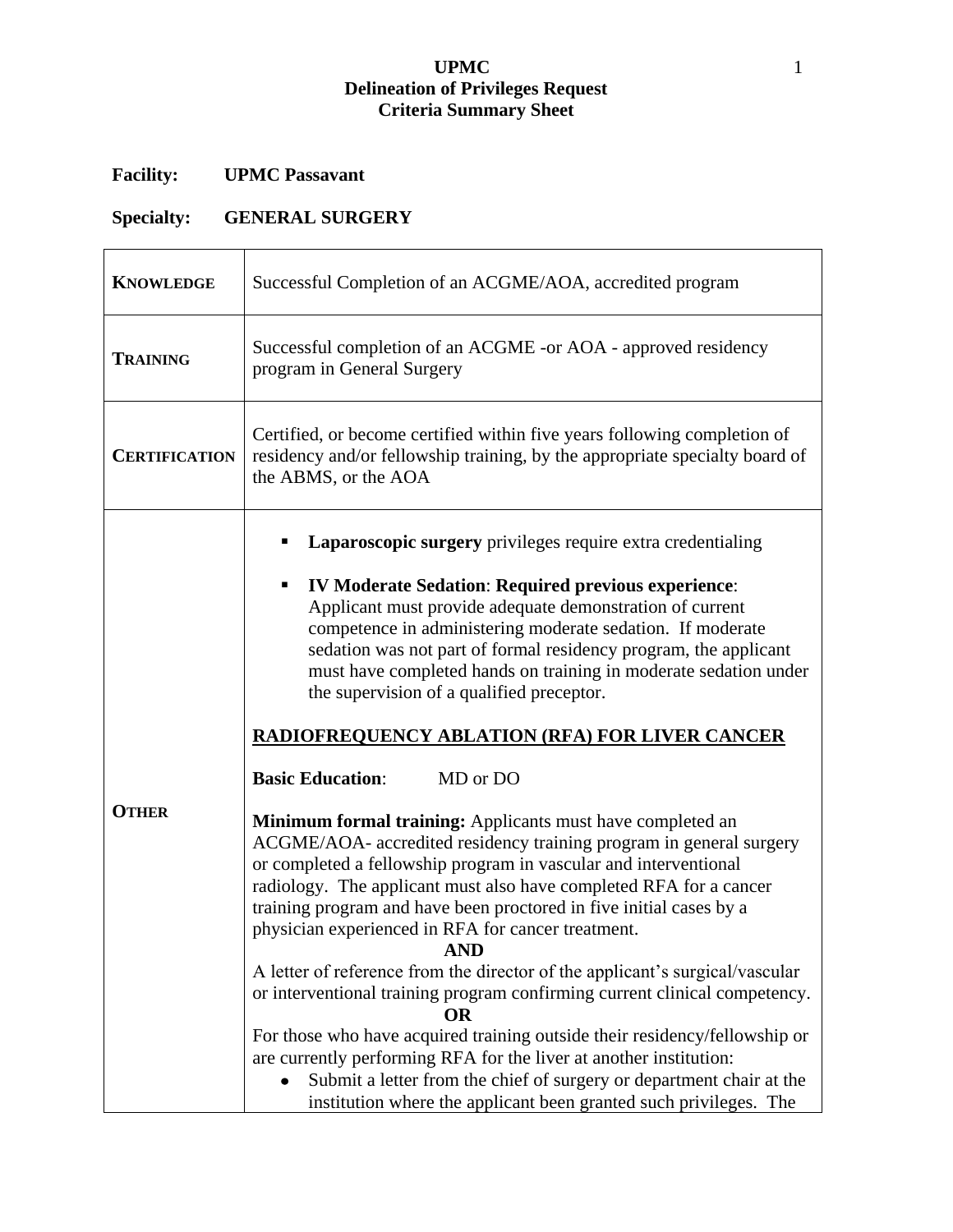letter should attest to current clinical competency of the physician and validate volume and outcomes over the past two years. **(applicant should include evidence of CME or certification as appropriate)**

**Reappointment:** If Passavant is not the applicant's primary facility, a letter from the appropriate chair where the individual is most active shall be submitted noting current clinical competence, volume and outcome. Evidence of a minimum of 10 RFAs of the liver over the reappointment cycle is expected. Those with less than the minimum shall be evaluated on an individual basis.

\* Any physician who is currently credentialed at UPMC Passavant to perform RFA of the liver may serve as a proctor when needed.

#### **PERCUTANEOUS ENDOVASCULAR INTERVENTION**

Privileges include: Diagnostic and intervention of arterial, venous and lymphatic systems. Sites include: subclavian/axillary/innominate, aortic/iliac, renal, femoral, mesenteric and popliteal/tibeal.

Credentialing in endovascular therapy is on the basis of the performance of a minimum number of procedures that shows a sufficient exposure to the fundamental endovascular techniques to expect that the competence to perform percutaneous endovascular diagnostic and therapeutic procedures has been obtained.

To be privileged, the physician must possess appropriate cognitive skills of the region, perform the appropriate number of procedures, and have a letter of endorsement from the proctor or training program once basic requirements are met.

### 1. **COGNITIVE SKILLS:**

It is expected that cognitive skills will be obtained via residency training or CME courses. A list of cognitive skills by no means meant to be totally inclusive include:

- Clinical evaluation and assessment.
- Knowledge of anatomy and physiology of vessels to be tested.
- Familiarity with non-invasive testing.
- Device training
- Knowledge of appropriate indications for interventions
- Ability to perform catheter directed dilations and thrombectomy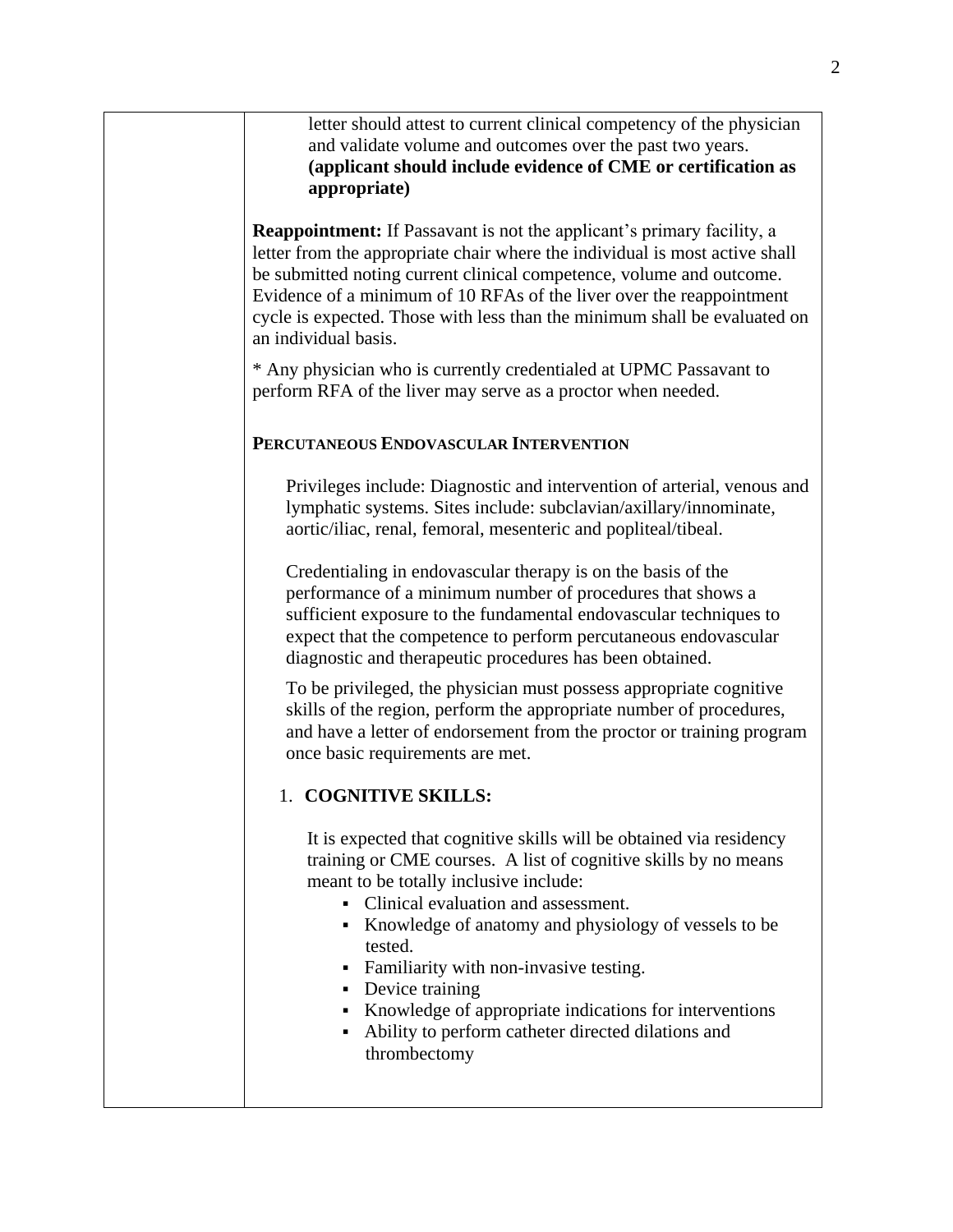## 2. **PERIPHERAL INTERVENTIONS:**

### **For physicians fellowship trained:**

Documentation of current completion of a fellowship training program in which I obtained the fundamental skills necessary to perform endovascular procedures; these include: gaining access to the vascular system; selective catheterization defined as placement of a catheter in a branch of the aorta, vena cava or vascular tree beyond the point of introduction of the catheter into the vascular system; treating conditions by endoluminal dilatation or device deployment **AND**

Documentation of the following volume criteria:

| Peripheral angiography* | 100 |
|-------------------------|-----|
| Interventions*          | 50  |

*\* Done as primary interventionalist*

#### **For postgraduate physician without fellowship training or those physicians currently performing percutaneous endovascular interventions at other hospitals:**

A letter from the Chief / Director where the physician has been granted such privileges. The letter should attest to current competency of the physician and validates the following volume in past **2 years:**

Peripheral angiography<sup>\*</sup> 100

Interventions\* 50

References/Competency/Reappointment: A letter from the applicant's director of training or from the applicant's angiographic facility director/designee where the individual is most active noting current clinical competence including volume and outcome. Evidence of 50 angiograms over the reappointment cycle.

### **To be eligible to request Carotid Interventions, the applicant must have fulfilled the above criteria.**

# A. **CAROTID**

# 1. **CAROTID ARTERIOGRAPHY:**

If the physician has met the peripheral angiography criteria (section I above), to receive initial privileges in carotid arteriography, a physician must have performed 50 selective carotid arteriograms with 25 as primary operator.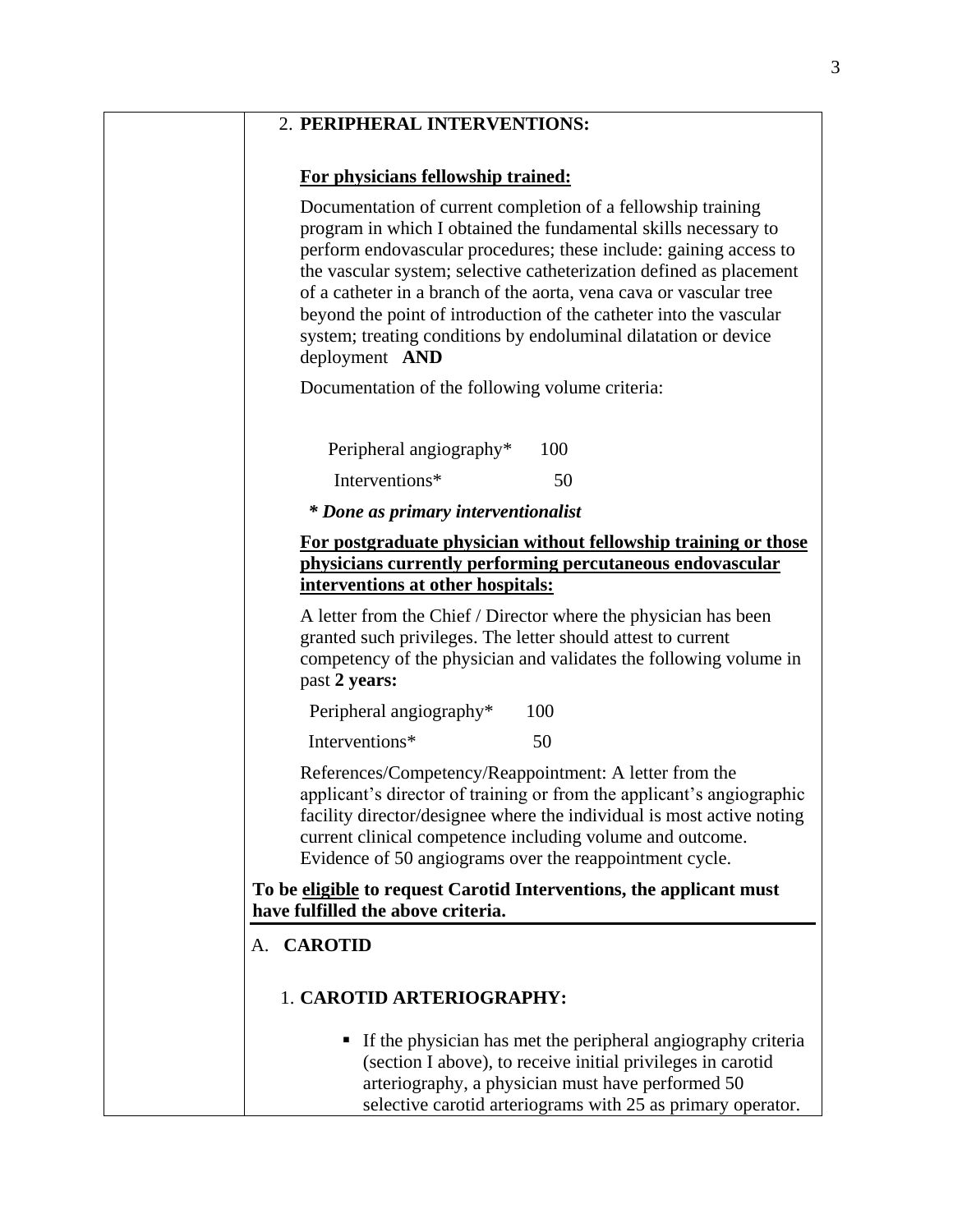|                    | • If the physician has not met the peripheral angiography                                                                                                                                                                                                                                                                                                                                                                                                                           |
|--------------------|-------------------------------------------------------------------------------------------------------------------------------------------------------------------------------------------------------------------------------------------------------------------------------------------------------------------------------------------------------------------------------------------------------------------------------------------------------------------------------------|
|                    |                                                                                                                                                                                                                                                                                                                                                                                                                                                                                     |
|                    | criteria, then to receive initial privileges in carotid                                                                                                                                                                                                                                                                                                                                                                                                                             |
|                    | arteriography, the physician must have performed 100                                                                                                                                                                                                                                                                                                                                                                                                                                |
|                    | selective carotid angiograms.                                                                                                                                                                                                                                                                                                                                                                                                                                                       |
|                    | 2. CAROTID INTERVENTIONS:                                                                                                                                                                                                                                                                                                                                                                                                                                                           |
|                    | To receive initial privileges in carotid stents, the physician                                                                                                                                                                                                                                                                                                                                                                                                                      |
|                    | must have full carotid angiogram privileges and                                                                                                                                                                                                                                                                                                                                                                                                                                     |
|                    | • 25 carotid interventions (15 as primary operator)                                                                                                                                                                                                                                                                                                                                                                                                                                 |
|                    | For those physicians currently performing carotid stenting at<br>other hospitals:                                                                                                                                                                                                                                                                                                                                                                                                   |
|                    | $\blacksquare$ A letter from the Chief / Director where the physician has                                                                                                                                                                                                                                                                                                                                                                                                           |
|                    | been granted such privileges. The letter should attest to                                                                                                                                                                                                                                                                                                                                                                                                                           |
|                    | current competency of the physician and validates the                                                                                                                                                                                                                                                                                                                                                                                                                               |
|                    | following volume in past 2 years:                                                                                                                                                                                                                                                                                                                                                                                                                                                   |
|                    | Cerebral angiograms 50                                                                                                                                                                                                                                                                                                                                                                                                                                                              |
|                    | Carotid Interventions 25 (15 as Primary<br>$-$                                                                                                                                                                                                                                                                                                                                                                                                                                      |
|                    | Interventionalist)                                                                                                                                                                                                                                                                                                                                                                                                                                                                  |
|                    | director of training or from the applicant's facility director/designee where<br>the individual is most active noting current clinical competence including<br>volume and outcome. Evidence of 50 angiograms and 25 interventions<br>over the reappointment cycle.                                                                                                                                                                                                                  |
| <b>FLUOROSCOPY</b> |                                                                                                                                                                                                                                                                                                                                                                                                                                                                                     |
|                    | To be eligible to request this privilege, the applicant must provide<br>evidence of training by submitting a certificate of training regarding<br>minimizing risks from fluoroscopic x-rays. If this has not been previously<br>acquired, a learning module will be forwarded for completion prior to<br>recommending this privilege. Maintenance of competence: Annual<br>education will be provided by the hospital, which will be assessed for<br>completeness at reappointment. |
| <b>LASER</b>       |                                                                                                                                                                                                                                                                                                                                                                                                                                                                                     |
|                    | 1. For each laser type and operative category, produce a letter from your<br>residency chair or director stating the laser safety training and use of<br>supervision during your residency<br><b>OR</b>                                                                                                                                                                                                                                                                             |
|                    |                                                                                                                                                                                                                                                                                                                                                                                                                                                                                     |
|                    |                                                                                                                                                                                                                                                                                                                                                                                                                                                                                     |
|                    | 2. For each specific laser type and operative category provide<br>documentation of an instructional course taken to learn about this specific                                                                                                                                                                                                                                                                                                                                       |